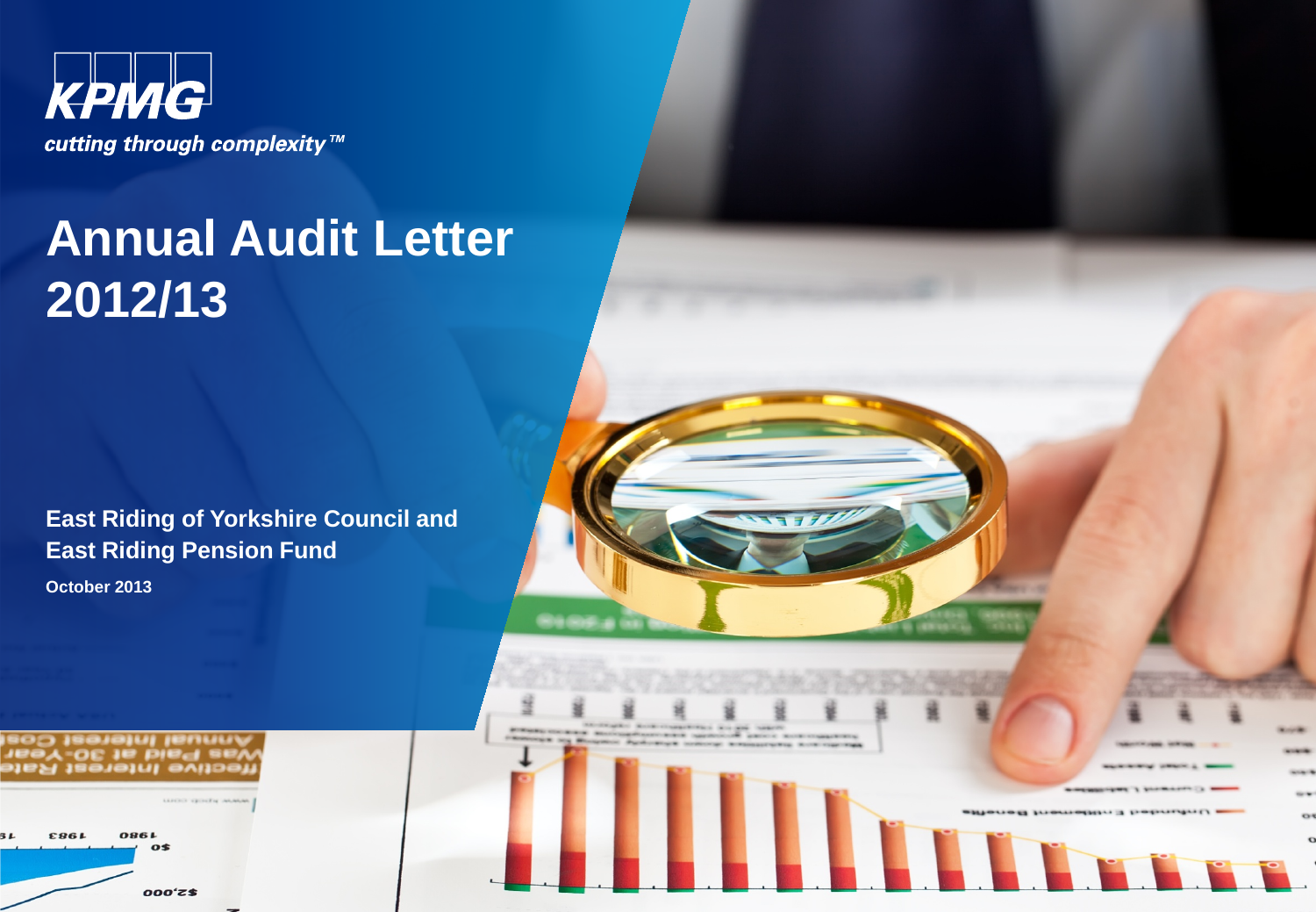

## **Contents**

|                         |                                                                                                                                                                                                                                                                  | Page |
|-------------------------|------------------------------------------------------------------------------------------------------------------------------------------------------------------------------------------------------------------------------------------------------------------|------|
| The contacts at KPMG    |                                                                                                                                                                                                                                                                  |      |
| in connection with this | <b>Report section</b>                                                                                                                                                                                                                                            |      |
| report are:             |                                                                                                                                                                                                                                                                  |      |
| <b>Paul Lundy</b>       | Headlines and audit fees<br><b>The Contract of the Contract of the Contract of the Contract of the Contract of the Contract of the Contract of the Contract of the Contract of the Contract of the Contract of the Contract of the Contract of the Contract </b> | 2    |
| <b>Director</b>         | <b>Appendix</b>                                                                                                                                                                                                                                                  |      |
| <b>KPMG LLP (UK)</b>    |                                                                                                                                                                                                                                                                  |      |
| Tel:<br>01132313547     | Summary of reports issued                                                                                                                                                                                                                                        | 4    |
| paul.lundy@kpmg.co.uk   |                                                                                                                                                                                                                                                                  |      |

**Alan Oliver**

*Manager*

*KPMG LLP (UK)*

Tel: 01132313583 [alan.oliver@kpmg.co.uk](mailto:alan.oliver@kpmg.co.uk)

**Catherine Ward Assistant** *Manager KPMG LLP (UK)*

[catherine.ward@kpmg.co.uk](mailto:catherine.ward@kpmg.co.uk)

**This report is addressed to the Council and has been prepared for the sole use of the Council. We take no responsibility to any member of staff acting in their individual capacities, or to third parties. The Audit Commission has issued a document entitled** *Statement of Responsibilities of Auditors and Audited Bodies***. This summarises**  where the responsibilities of auditors begin and end and what is expected from the audited body. We draw your attention to this document which is available on the Audit **Commission's website at www.auditcommission.gov.uk.**

**External auditors do not act as a substitute for the audited body's own responsibility for putting in place proper arrangements to ensure that public business is conducted in accordance with the law and proper standards, and that public money is safeguarded and properly accounted for, and used economically, efficiently and effectively.**

**If you have any concerns or are dissatisfied with any part of KPMG's work, in the first instance you should contact Paul Lundy the appointed engagement lead to the Council, who will try to resolve your complaint. If you are dissatisfied with your response please contact Trevor Rees on 0161 246 4000, or by email to [trevor.rees@kpmg.co.uk](mailto:trevor.rees@kpmg.co.uk), who is the national contact partner for all of KPMG's work with the Audit Commission. After this, if you are still dissatisfied with how your complaint has been handled you can access the Audit Commission's complaints procedure. Put your complaint in writing to the Complaints Unit Manager, Audit Commission, 3rd Floor, Fry Building, 2 Marsham Street, London, SW1P 4DF or by email to complaints@audit-commission.gsi.gov.uk. Their telephone number is 03034448330.**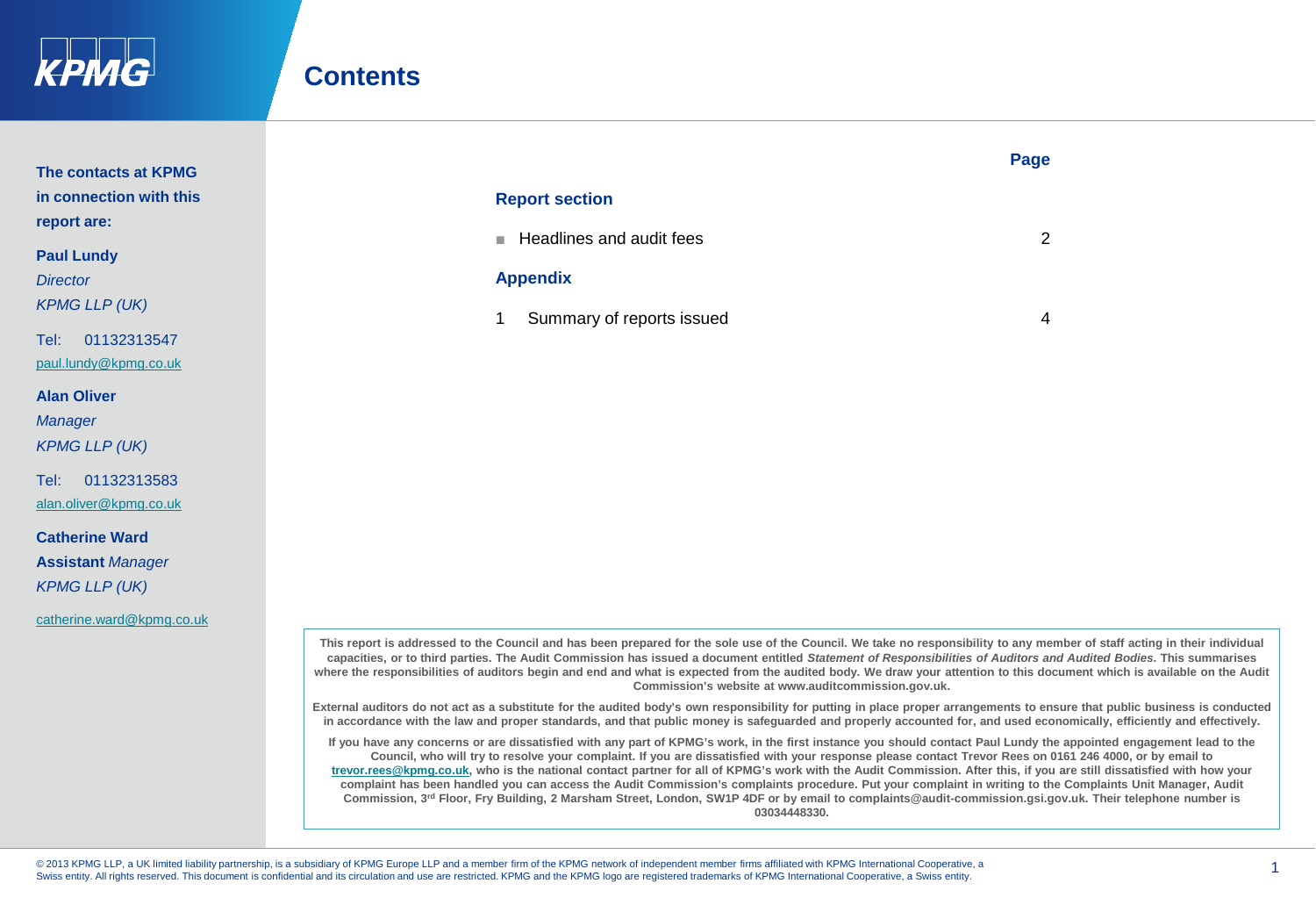

**This report summarises the key findings from our 2012/13 audit of East Riding of Yorkshire Council and East Riding Pension Fund (the Council).** 

**Although this letter is addressed to the Members of the Council, it is also intended to communicate these issues to key external stakeholders, including members of the public.** 

**Our audit covers the audit of the Council's 2012/13 financial statements and the 2012/13 VFM conclusion.**

| Section one |                                 |
|-------------|---------------------------------|
|             | <b>Headlines and audit fees</b> |

| <b>VFM conclusion</b>                        | We issued an unqualified value for money (VFM) conclusion for 2012/13 on 27 <sup>th</sup> September 2013.                                                                                                                                                                                                 |
|----------------------------------------------|-----------------------------------------------------------------------------------------------------------------------------------------------------------------------------------------------------------------------------------------------------------------------------------------------------------|
|                                              | This means we are satisfied that you have proper arrangements for securing financial resilience and challenging how<br>you secure economy, efficiency and effectiveness.                                                                                                                                  |
|                                              | To arrive at our conclusion we looked at your financial governance, financial planning and financial control processes,<br>as well as how you are prioritising resources and improving efficiency and productivity.                                                                                       |
| <b>VFM risk areas</b>                        | We did not identify any specific risks in our Audit Plan, and no significant risks arose during the audit.                                                                                                                                                                                                |
| <b>Audit opinion</b>                         | We issued an unqualified opinion on your financial statements on 27 September 2013. This means that we believe<br>the financial statements give a true and fair view of the financial position of the Council, which includes the Pension<br>Fund, and of its expenditure and income for the year.        |
| <b>Financial statements</b><br>audit         | The Council has good processes in place for the production of the accounts, supported by good quality working<br>papers. We did not identify any material adjustments. The Council and the Pension Fund made a small number of<br>other adjustments, most of which were of a minor presentational nature. |
| <b>Annual Governance</b><br><b>Statement</b> | We reviewed your Annual Governance Statement and concluded that it was consistent with our understanding.                                                                                                                                                                                                 |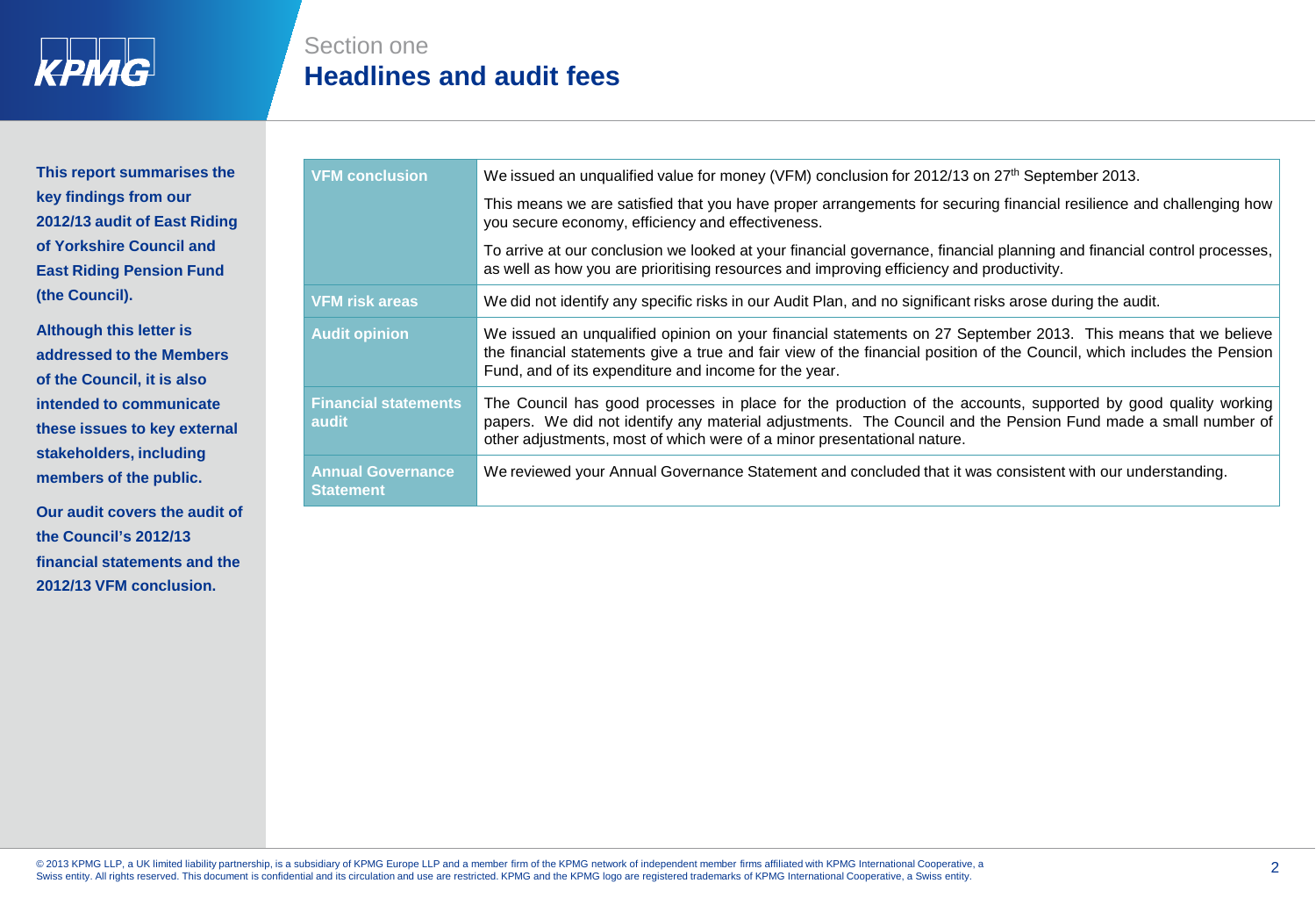

## **All the issues in this letter have been previously reported. The detailed findings are contained in the reports we have listed in Appendix 1.**

Section one

**Headlines and audit fees (continued)**

| <b>Pension fund audit</b>                     | There were no significant issues arising from our audit of the pension fund.                                                                                                                                                                                                 |
|-----------------------------------------------|------------------------------------------------------------------------------------------------------------------------------------------------------------------------------------------------------------------------------------------------------------------------------|
| <b>Whole of Government</b><br><b>Accounts</b> | We reviewed the consolidation pack which the Council prepared to support the production of Whole of Government<br>Accounts by HM Treasury. We reported that the Council's pack was consistent with the audited financial statements.                                         |
| <b>Certificate</b>                            | We issued our certificate on 27 September 2013.                                                                                                                                                                                                                              |
|                                               | The certificate confirms that we have concluded the audit for 2012/13 in accordance with the requirements of the<br>Audit Commission Act 1998 and the Audit Commission's Code of Audit Practice.                                                                             |
| <b>Audit fee</b>                              | Our fee for 2012/13 at the Council was £183,594, excluding VAT. This is an overall reduction of 40 percent on the<br>comparative total fee for 2011/12 of £305,990.                                                                                                          |
|                                               | For the East Riding Pension Fund our 2012/13 audit fee was £28,491 (£45,956 in 2011/12)                                                                                                                                                                                      |
|                                               | Both reflect the significant reductions made nationally by the Audit Commission to its scale fees.                                                                                                                                                                           |
| <b>Grant certification</b>                    | Our grants work is still ongoing and the fee will be confirmed through our report on the Certification of Grants and<br>Returns which we are due to issue in January 2014.                                                                                                   |
| <b>Other Services</b>                         | Tax colleagues have also billed £34,793 in 12-13 to the Pension fund. This relates to the court cases in several<br>European jurisdictions, in which the Pension Fund is involved alongside many other UK organisations, in recovering<br>tax withheld on investment income. |
|                                               | The Council also sought tax advice from our specialists relating to:                                                                                                                                                                                                         |
|                                               | the tax status of School Improvement partners and Foster and Adoption members;<br>ш                                                                                                                                                                                          |
|                                               | recovery of overpaid VAT on Leisure services.<br>ш                                                                                                                                                                                                                           |
|                                               | The tax team billed £6,000 for this work.                                                                                                                                                                                                                                    |
|                                               | The Council and the Pension Fund commissioned the above work before KPMG was appointed as your external<br>auditors. This work was not related to our responsibilities under the Audit Commission's Code of Audit Practice.                                                  |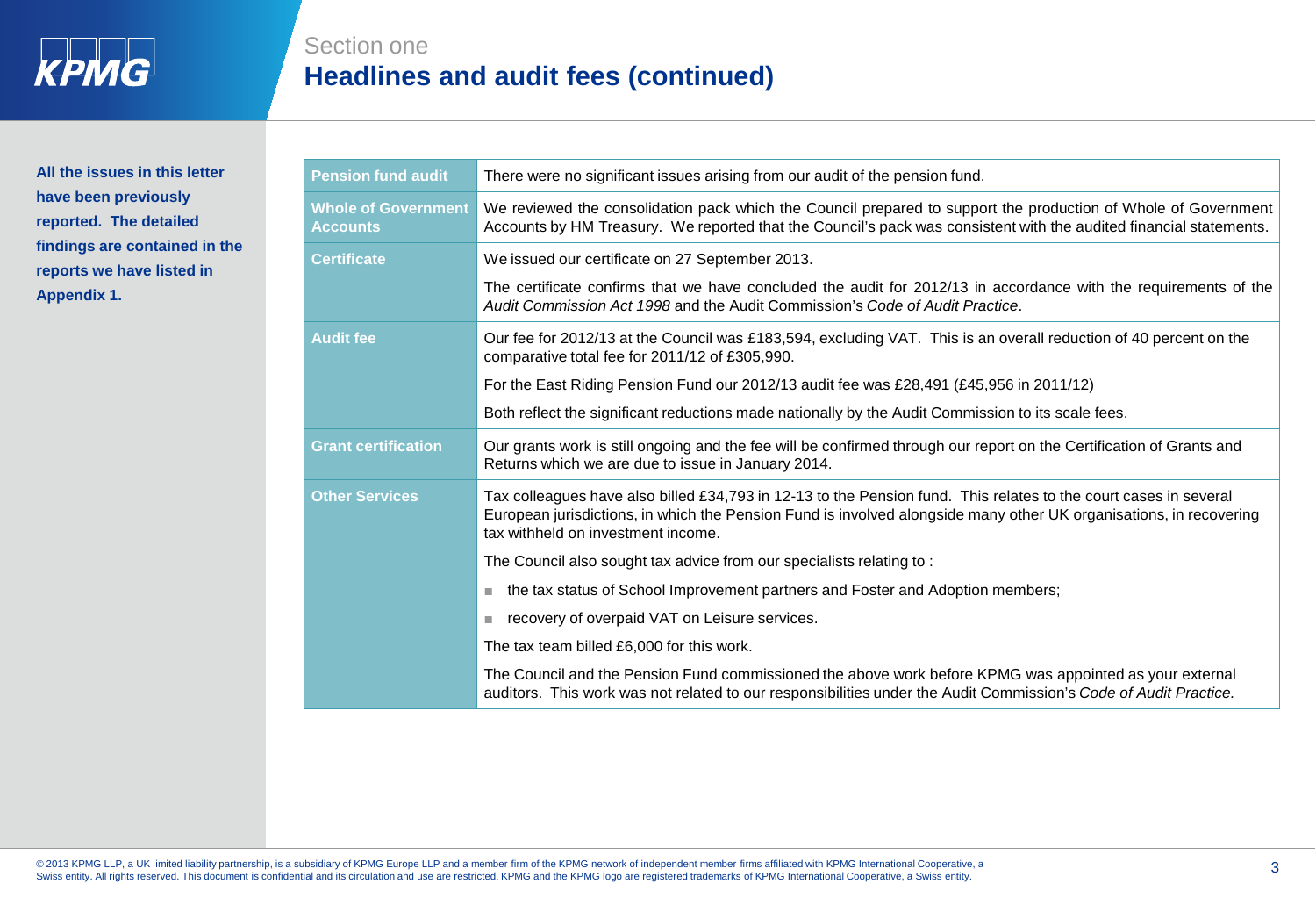

# Appendices **Appendix 1: Summary of reports issued**

### **This appendix summarises the reports we issued since your last Annual Audit Letter.**

### **External Audit Plan (January 2013)**

The External Audit Plan set out our approach to the audit of the Council's financial statements and to work to support the VFM conclusion. We agreed a supplementary audit plan specifically for the Pension Fund in March 2013 which also set out our audit approach for the audit.

#### **Audit Fee Letter (April 2013)**

The Audit Fee Letter set out the proposed audit work and draft fee for the 2013/14 financial year.

#### **Auditor's Report (September 2013)**

The Auditor's Report included our audit opinion on the financial statements the pension fund accounts, our VFM conclusion and our certificate.

| 2013      | <b>(January 2013)</b>                                                                                                                                                                             |
|-----------|---------------------------------------------------------------------------------------------------------------------------------------------------------------------------------------------------|
| January   | This report on summarised the outcome of our<br>certification work on the Council's 2011/12 grants<br>and returns.                                                                                |
| February  |                                                                                                                                                                                                   |
| March     | <b>Interim Audit Briefing (June2013)</b>                                                                                                                                                          |
| April     | Our briefing of the Audit Committee summarised<br>the results from the preliminary stages of our audit,<br>including testing of financial journals and other<br>controls.                         |
| May       |                                                                                                                                                                                                   |
| June      | <b>Report to Those Charged with Governance</b><br>(September 2013)                                                                                                                                |
| July      | The Report to Those Charged with Governance<br>summarised the results of our audit work for<br>2012/13 including issues and recommendations<br>raised as a result of our observations at both the |
| August    | Council and the Pension Fund.                                                                                                                                                                     |
| September | We also provided the mandatory declarations<br>required under auditing standards as part of this<br>report.                                                                                       |
| October   | <b>Annual Audit Letter (October 2013)</b>                                                                                                                                                         |
|           |                                                                                                                                                                                                   |
| November  | This Annual Audit Letter provides a high level<br>summary of the results of our audit for 2012/13.                                                                                                |

**Certification of Grants and Returns** 

**2013**